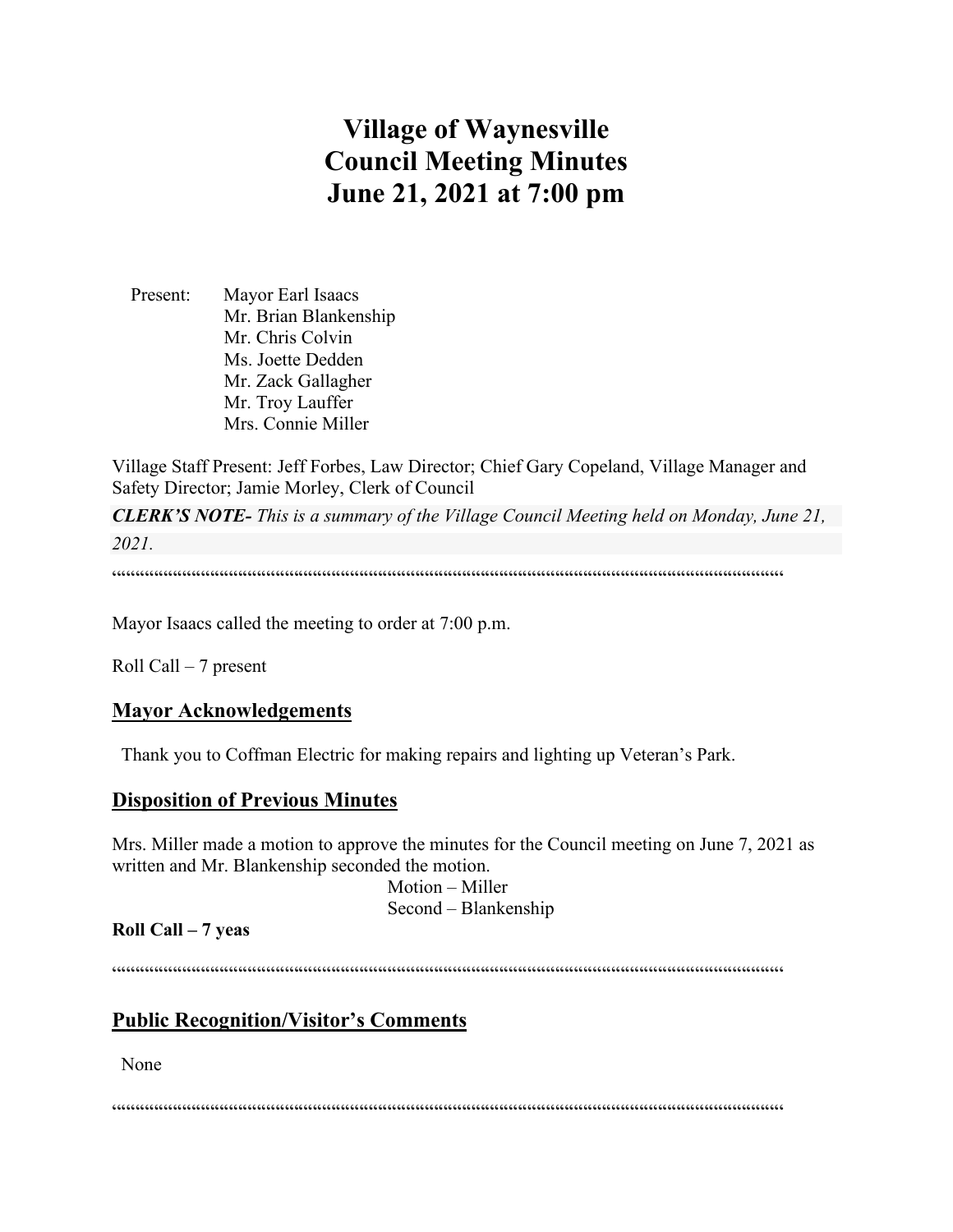# **Old Business**

None

 $\label{prop:main} \hspace{15pt} \hspace{15pt} \textcolor{black}{\textbf{if} \textbf{if} \textbf{if} \textbf{if} \textbf{if} \textbf{if} \textbf{if} \textbf{if} \textbf{if} \textbf{if} \textbf{if} \textbf{if} \textbf{if} \textbf{if} \textbf{if} \textbf{if} \textbf{if} \textbf{if} \textbf{if} \textbf{if} \textbf{if} \textbf{if} \textbf{if} \textbf{if} \textbf{if} \textbf{if} \textbf{if} \textbf{if} \textbf{if} \textbf{if} \textbf{if} \textbf{if$ 

# **Reports**

# **Finance**

 The Finance Committee will meet on Thursday June 24, 2021 at 5:00 p.m. at the Government Center. The public is encouraged to attend. Ordinance 2021-024 approving the budget is an emergency because it has to be at the auditor before July 15, 2021.

# **Public Works Report**

 Public Works next meeting is scheduled for July 6, 2021 at 6:00 p.m. and the public is welcome to attend.

# **Special Committee Report**

 MOMS Committee planted flowers and hanging baskets along Main Street. Thank you to Mollie Wentworth and Theresa Peth for their time.

# **Village Manager Report**

- Provided Wessler report on electrical voltage drops on distances and the recommendation of a 3" conduit. Shared the report with Nathan from PCI and asked him to provide a quote. The plan is to put in 3 conduits, two for existing wells and one for a future well. Asking Council to continue to table Ordinance 2015-015 until an updated quote is received.
- Storage barns behind Water Distribution Station are looking good. The building has been painted and roof installed. Garage doors should be installed next week.
- L&T Painting is moving along on the cleaning and painting of the Ferry water tower. They are finishing up sandblasting the inside and making welding repairs. Once this is done, they will move onto painting the outside which should take no more than a week and half. This project should be done no later than  $4<sup>th</sup>$  of July.
- Provided a letter from Pat Dubbs, Superintendent of Wayne Local Schools, asking Council to waive the tap-in fees for the new Performing Arts Building.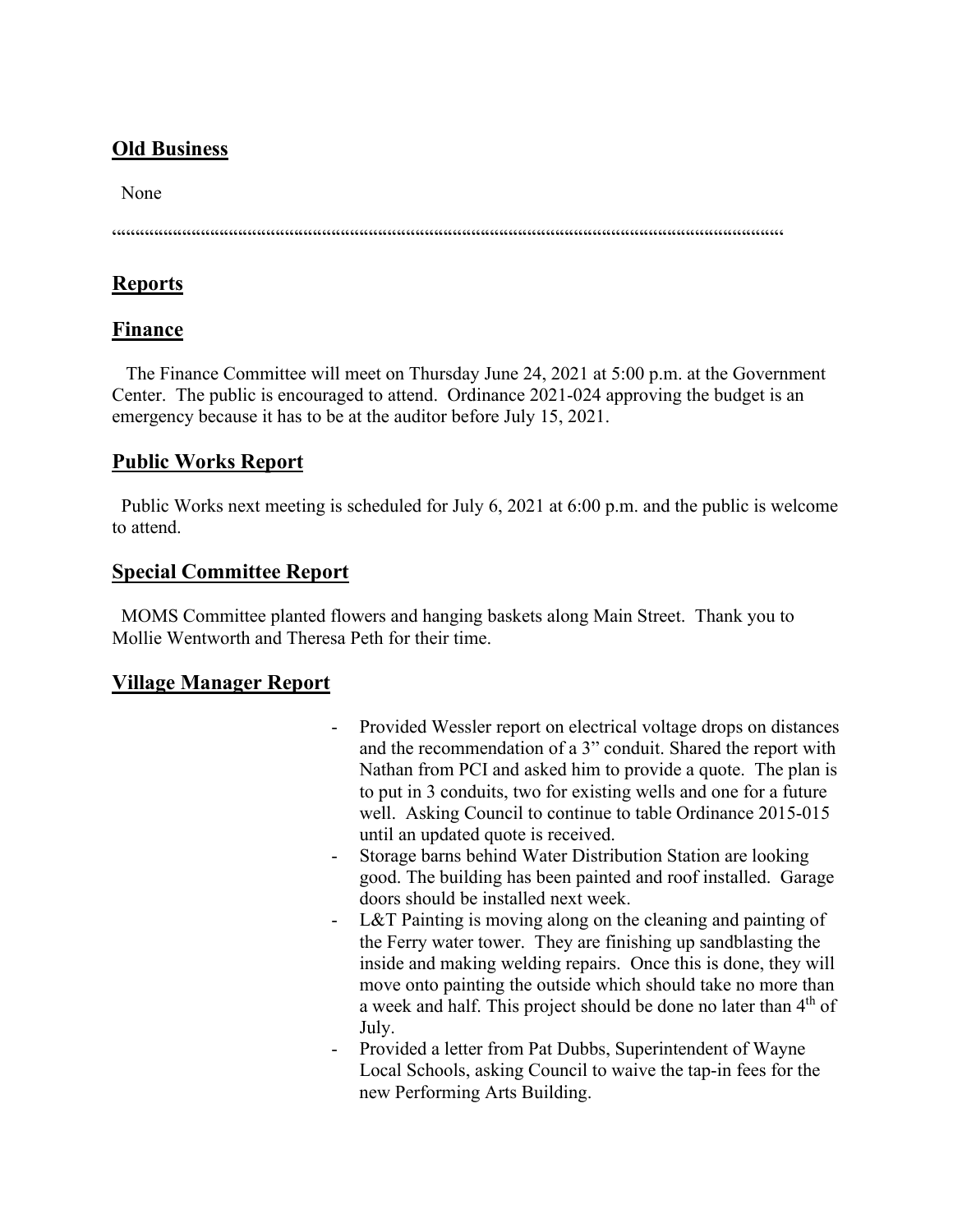- Provided a copy of the latest GIS inputs. This project is underway.
- Maintenance Department performed barricade restoration, saving the Village money.
- Letter from WMA asking Council to waive the Special Events Fee for a car show to be held in August. This is an event to help bring more business to downtown.
- Waiting to receive one more quote for the Franklin Sidewalk Project.
- Will be on vacation from June 28- July 9 and ask Council to appoint Lt. Bledsoe as Acting Manager.
- Ordered magnetic signs for Mayor and Council to use during parades and special events to go on the side of vehicles. These can be checked out at front office.
- Street Department asphalted potholes around town including two created from water main breaks.

# **Police Report**

- Dispatched calls for service and Mayor's Court end of month for May have been provided.
- The Independence Day Parade is back on and encourage Council Members to participate in the parade. Lt. Bledsoe will lead the parade.
- Currently reviewing the police agreement for the Sauerkraut Festival.

 Mr. Blankenship asked if there had been any issues of flooding at the wellfield with the flooding of Bowman Park this weekend. Chief Copeland stated that there have been no problems.

 Mr. Colvin asked if there had been any leads on the theft at the wellfield a couple months ago. Chief Copeland stated that they have followed a couple leads, but nothing has come about. The gates and trail cameras have been offering good security.

 Mr. Lauffer stated that he has heard a lot of good feedback on the tornado sirens. Ms. Dedden asked why there was no all-clear after the storm had passed. Chief Copeland stated that the sirens are controlled by EMA and not sure why. The Village of Waynesville has no control over the sirens.

# **Financial Director Report**

- Ordinance 2021-024 approving the 2022 budget should have two-readings and passed as an emergency when adopted. A Public Hearing will need to be held before the next regularly scheduled Council meeting.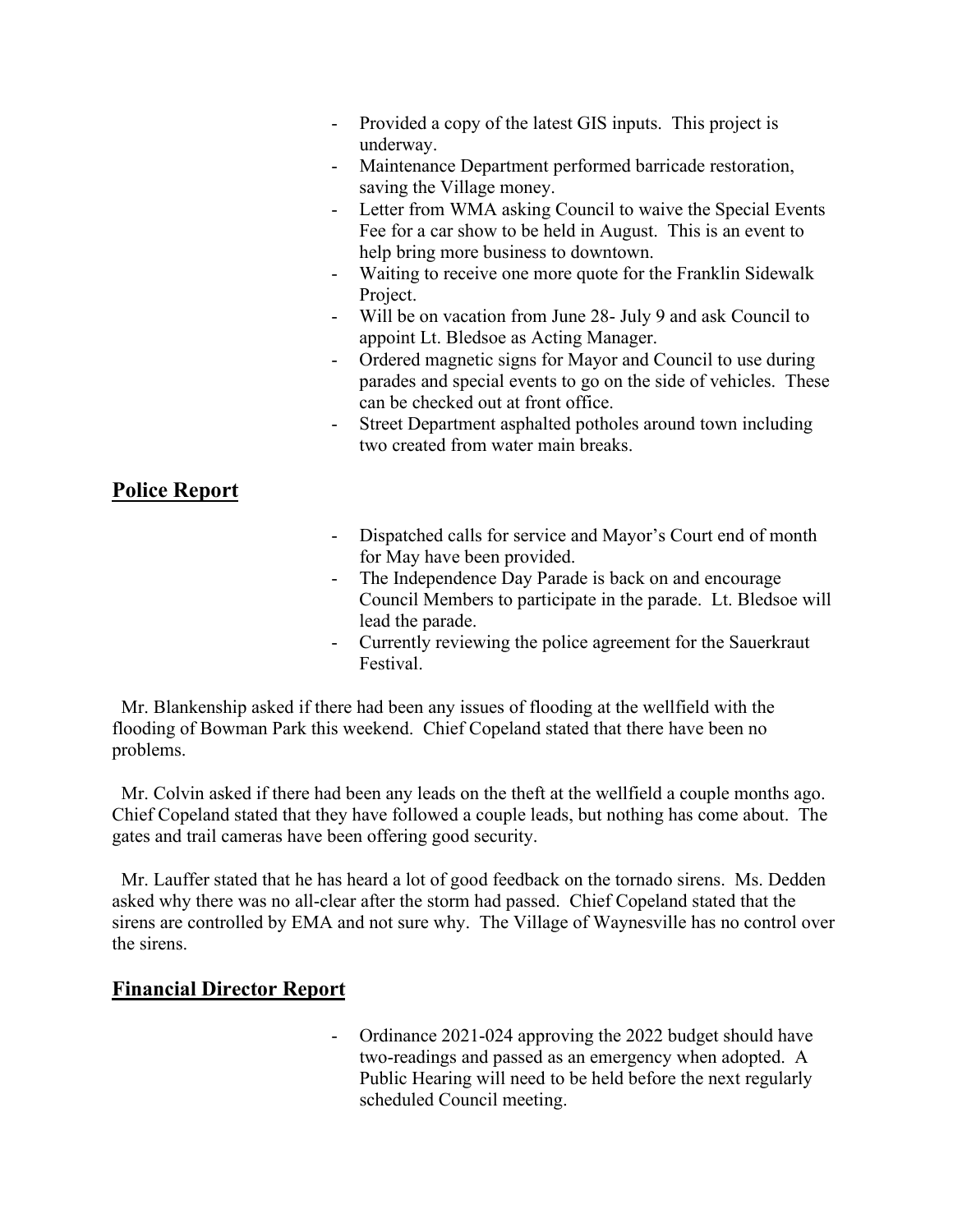# **Law Report**

- Made appropriate changes to the Short-Term Rental Ordinance as directed by Council at the last meeting. Will go over these when the Ordinance is discussed.

#### **New Business**

At this time, there was discussion to waive the tap-fees for the Wayne Local Schools Performing Arts Building. Mr. Forbes was asked to prepare legislation to waive these fees for the next Council meeting.

Ms. Dedden made a motion to waive the WMA Special Events fee for a car show in August and was seconded by Mr. Blankenship.

> Motion – Dedden Second – Blankenship

#### **Roll Call – 7 yeas**

Ms. Dedden made a motion to appoint Lt. Bledsoe as Acting Village Manager from 6/28/2021 to 7/9/2021 and was seconded by Mr. Gallagher.

 Motion – Dedden Second – Gallagher

#### **Roll Call – 7 yeas**

 Mr. Lauffer asked if Mr. Forbes is obligated to respond and listen to phone calls that are unsolicited. Mr. Forbes stated that he listens to them to ensure there is nothing that needs to be brought to Council's attention. Council has instructed the Law Director in the past to not respond. Mr. Lauffer stated he feels the Law Director should be paid for his time if he must listen to voicemails, but at what point is the cutoff. Chief Copeland stated that the issue being spoken about is a civil issue about a bank foreclosure of a house within the Village. This has been reviewed by a fair and impartial source that found no wrongdoings on the part of the Village and Waynesville Police Department.

Mr. Colvin stated he believes that this is a public record and if an individual wants to take Village Law Director's time and create a hassle, then the record should be clear and say what it is. Chief Copeland stated that the issue being spoken about has a bank foreclosure on a house and has been reviewed by Warren County Courts. An eviction notice was served and when the family refused to leave that is when Waynesville Police Department got involved. The house has since been auctioned off. Mr. Lauffer stated that this is costing the taxpayer's money for the Law Director to interact with the individual. Mr. Colvin stated part of the consequence of engaging with a municipality in a public forum is that it is open to the public for transparency purposes. Darla Buckland has continued to engage the Law Director and use taxpayer's money for over a year. Mr. Forbes stated that the bottom line is that it is the public's right to address their grievances with the government. He further said that the Village has listened and done everything that the Village can do. This is not a Village matter, therefore there is no reason to respond or exasperate the matter any further.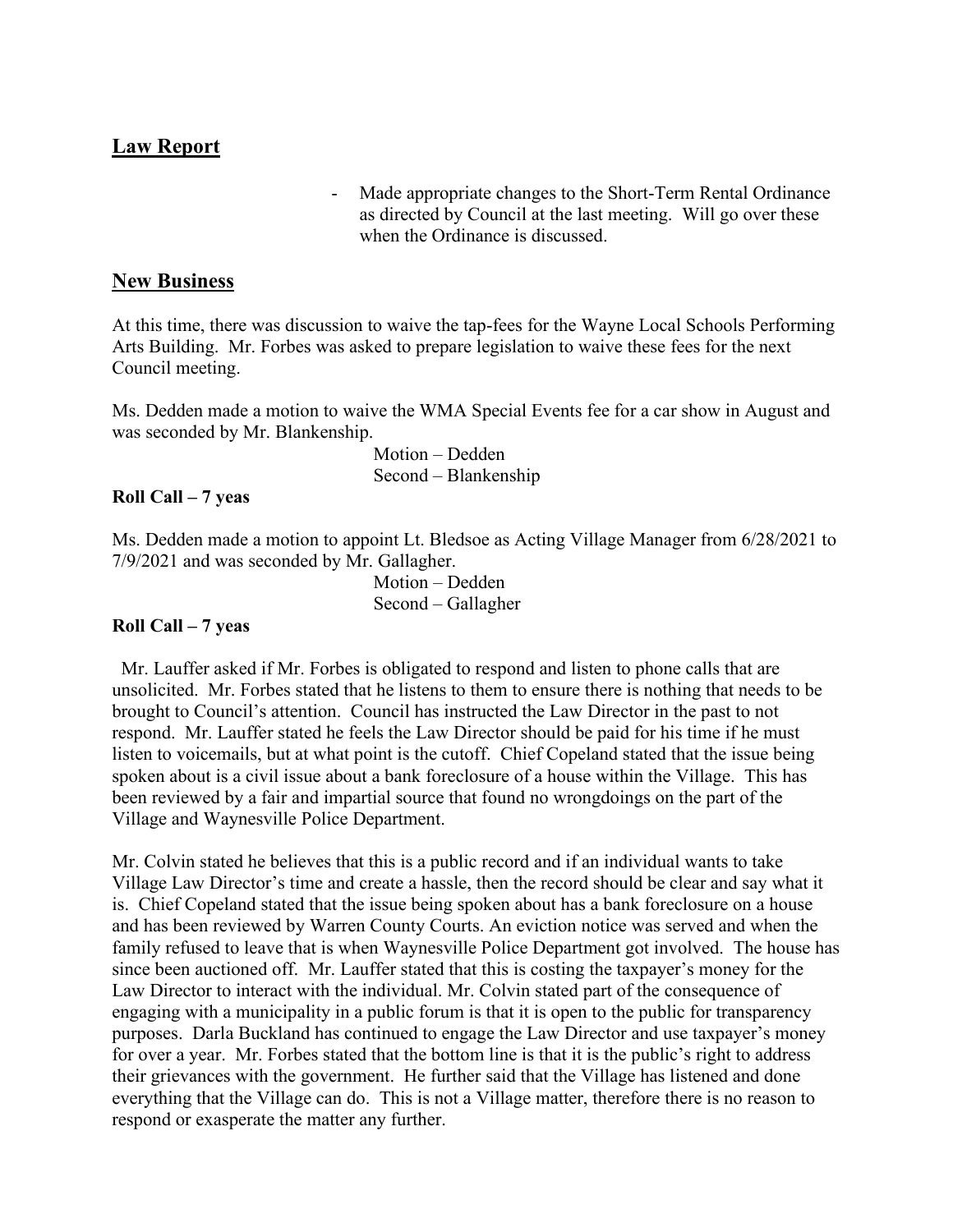## **Legislation**

#### **First Reading of Ordinances and Resolutions**

#### **Resolution No. 2021-024**

A Resolution Approving the 2022 Annual Tax Budget for the Village of Waynesville and Declaring an Emergency

Ms. Dedden made a motion to have the first reading of Resolution 2021-024 and was seconded by Mr. Lauffer.

> Motion – Dedden Second – Lauffer

**Roll Call – 7 yeas**

#### **Ordinance 2021-025**

Approval and Granting Consent to the Director of the Ohio Department of Transportation Authority to, Apply, Maintain and Repair Standard Longitudinal Pavement Markings and Erect Regulatory and Warning Signs on State Highways inside Village Corporate Limits, and Giving Consent of the Village for the Ohio Department of Transportation to Remove Snow and Ice and Use Snow and Ice Control Material on State Highways inside the Village Corporate Limits and Giving Consent of the Village for the Ohio Department of Transportation to Perform Maintenance and/or Repair on State Highways inside the Village Corporation.

Mr. Blankenship made a motion to have the first reading of Ordinance 2021-025 and was seconded by Mr. Colvin.

> Motion – Blankenship Second – Colvin

**Roll Call – 7 yeas**

#### **Second Reading of Ordinances and Resolutions**

#### **Ordinance No. 2021 - 020**

Adopting Chapter 114 of the Waynesville Codified Ordinances Regulating "Short-Term Rental Operations" in the Village of Waynesville

Ms. Dedden made a motion to amend Exhibit A of Ordinance 2021-020 and was seconded by Mr. Lauffer.

 Motion – Dedden Second – Lauffer

#### **Roll Call – 7 yeas**

At this time, Council discussed the proposed changes. See attached for the proposed amendments. The only change to the proposed amendments is to keep the word "sex" in (1), (2), and (3) of section 114.10 to reflect the same wording in the Fair Housing Act.